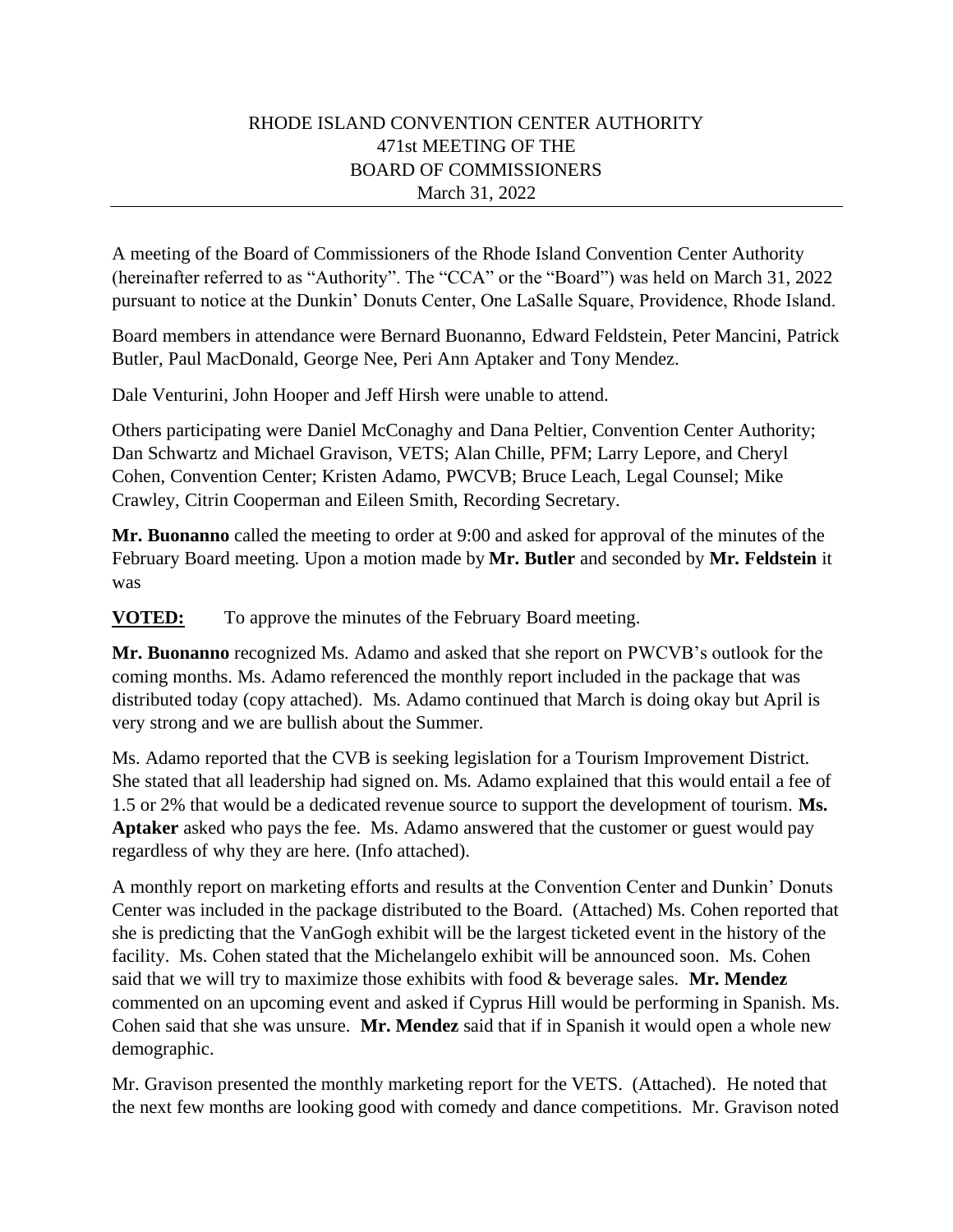that comedy works well in that venue. Mr. Chile said that comedy is doing well all over the country. Mr. Schwartz reported on the financial statements at the VETS. He noted that the rolling forecast indicates that the year will end \$1 million better that the original forecast. **Ms. Aptaker** asked if this is a result of pent up demand. Mr. Schwartz said yes and comedians are hot. People want to laugh. Mr. Schwartz thanked **Mr. MacDonald** for his assistance in keeping a lane open for bus parking at the venue and also thanked **Mr. Mendez** for bringing a promoter. Mr. Schwartz provided an explanation of the SVOG Grant that was approved for the VETS. He reported that the purpose of the grant was to help get theaters through the pandemic. Mr. Schwartz said that thanks to Senator Reed we will receive \$1.7 million before June 30<sup>th</sup>. Mr. **Nee** asked if any of that money goes to employees that were laid off. Mr. Schwartz answered that it does not. **Mr. Nee** stated that our relationship with PFM is critical to the success of the VETS.

Mr. Lepore presented the financial statements of the Convention Center, Dunk and the Clifford Street Garage (Attached). Mr. Lepore noted that the picture is better than originally projected. He stated that we saw a small loss at the Convention Center. **Mr. Nee** asked if VanGogh is in the forecast. Mr. Lepore said no it is not.

Mr. Lepore reported that we should be able to close the gap at the Dunk. He noted the enthusiasm generated by Providence College. **Mr. MacDonald** said that he had attended a P Bruins game and enjoyed a burger in the restaurant that was very good and the staff was excellent. He continued that the pricing was good as well.

Mr. Lepore stated that business is getting better but we are struggling to get the help that we need. He said that a small staff is good for the bottom line but we are getting to the burn out factor.

Mr. McConaghy reported that the Authority remains steady and the consolidated forecast indicates a \$600,000 loss. Mr. McConaghy said that cudos go out to the finance people, Bobby, Dawn, Vicky, Dana and Helen for their hard work during this staffing shortage.

Mr. Crawley reported that there is enough money sitting in the event deposit account that can be moved to other accounts. Mr. Crawley reported on accounts payable aging and accounts receivable. He noted that the staff pulled together to get things done.

Mr. Schwartz reported that Mike Abbott of Newport Collaborative had reviewed the opening bid for replacing the seats at the VETS and has recommended Irwin Seating Company. Mr. Schwartz noted that the seat style form Irwin has been approved by the Historical Society. Mr. McConaghy stated that the Finance Committee had voted to recommend approval by the Board. Mr. McConaghy asked for a motion to approve the selection of Irwin Seating to replace the seats at the VETS. Upon a motion made by **Mr. Nee** and seconded by **Mr. Feldstein** it was unanimously

**VOTED:** To approve the selection of Irwin Seating to replace the seats at the VETS.